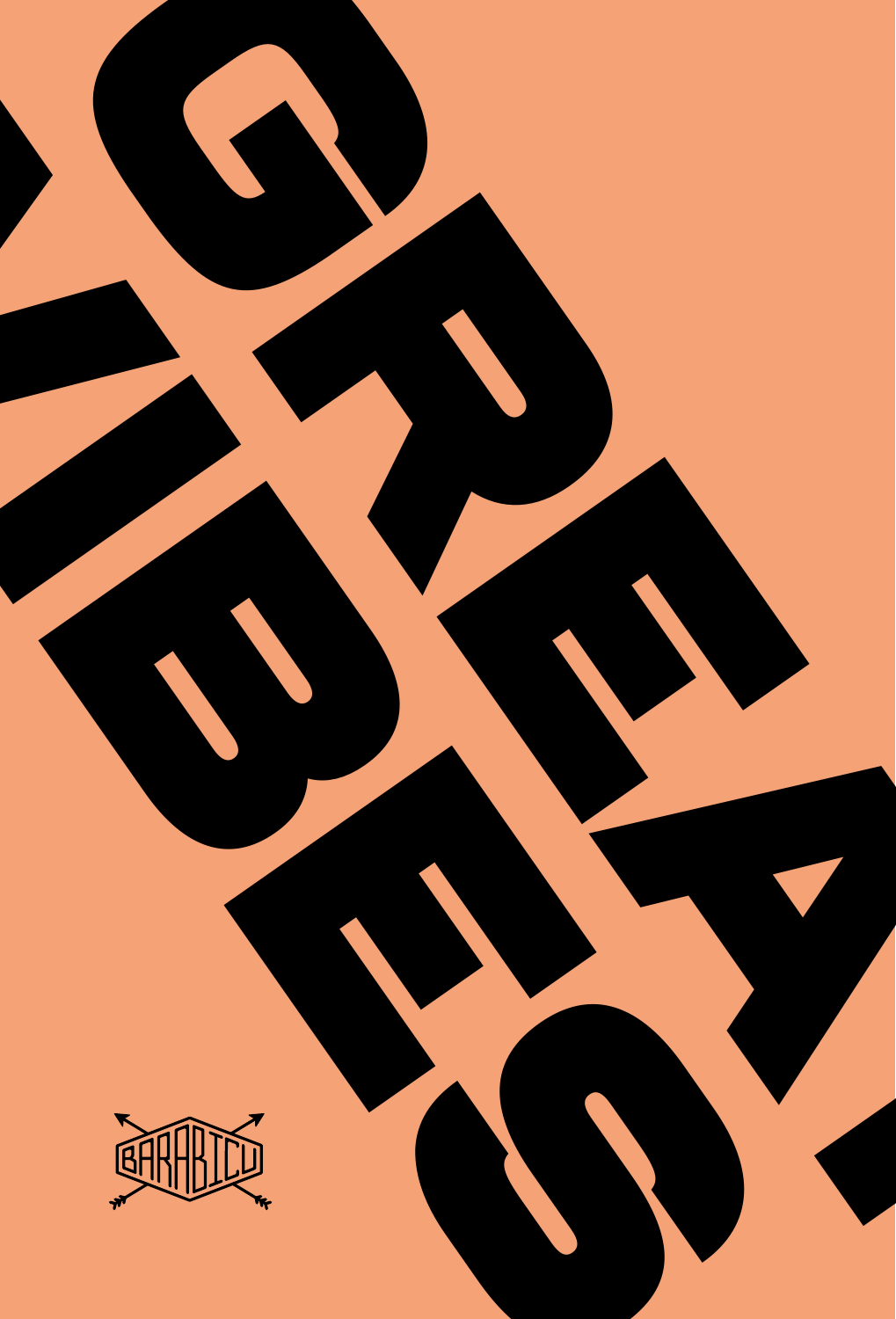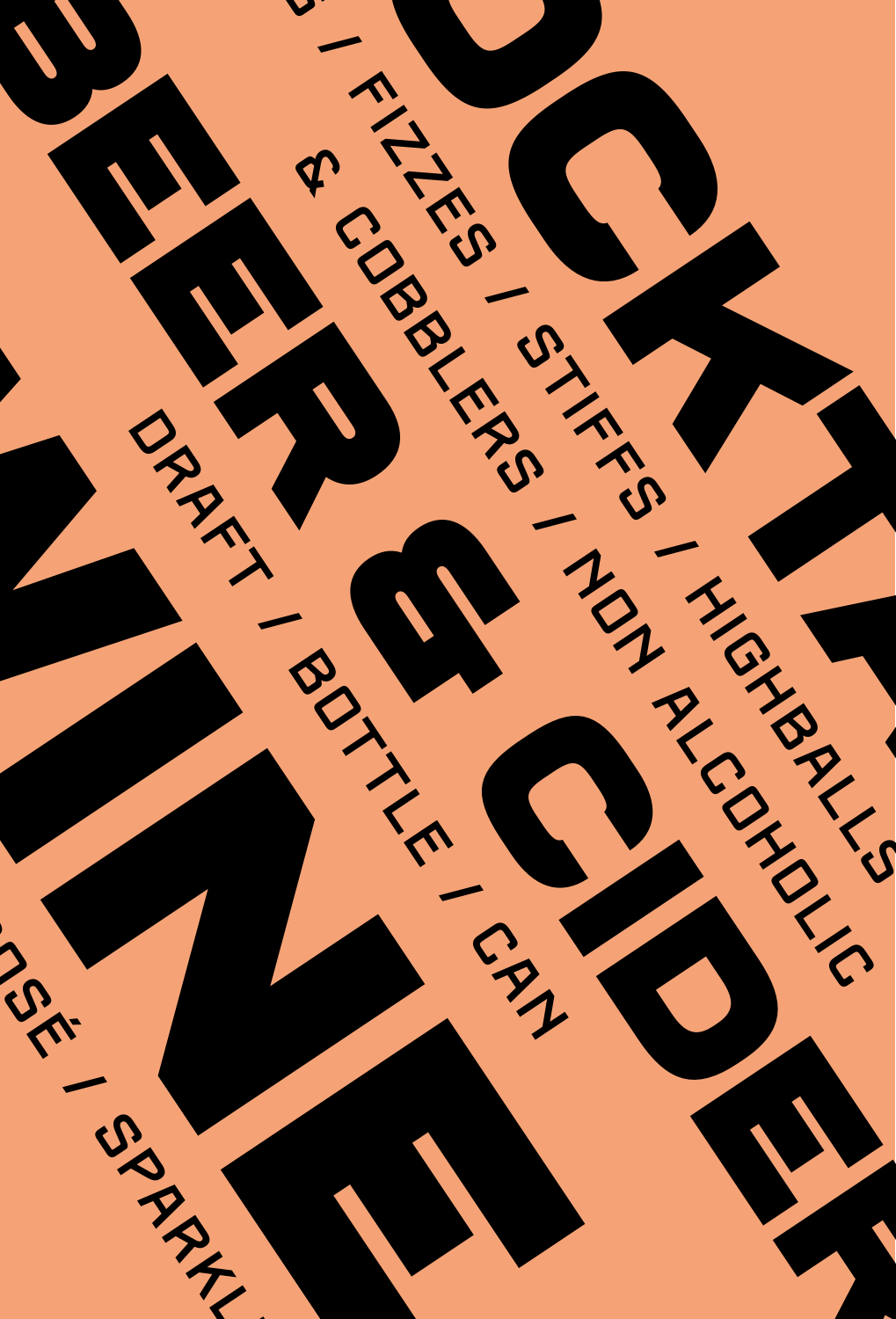## STONE SOUR

Coconut Scotch, Apricot Liqueur, Black Currant Gin, Lemon, Milk, Sugar

GOLDEN GIMLET Gin, Yellow Chartreuse, PX Sherry, Lemon, Saffron Cordial



BANANA HAMMOCK Aged Rum, Banana Liqueur, Lime, Orgeat

# FIZZES / 146 SEK



"CHAMPAGNE" HURRICANE Aged Rum, Bénédictine, Fassionola, Lemon, Bitters, Bubbles



STOLES / 146 SEK<br>
STOLES / 146 SEK<br>
COLUMBE SOUR<br>
COLUMBE SOURCE (NEWSELT CONTRACT)<br>
COLUMBE SOURCE (NEWSELT CONTRACT)<br>
COLUMBE SOURCE (NEWSELT CONTRACT)<br>
COLUMBE MARINE MORE (NEWSELT CONTRACT)<br>
COLUMBE MARINE MARINE SOURC HAVRE MARIA Genever, Bianco Vermouth, Crème De Cacao, OATgeat, Whey, Rhubarb Soda



## RAMOS GIN FIZZ

Gin, Lemon, Lime, Sugar, Cream, Egg White, Orange Flower Water, Fizz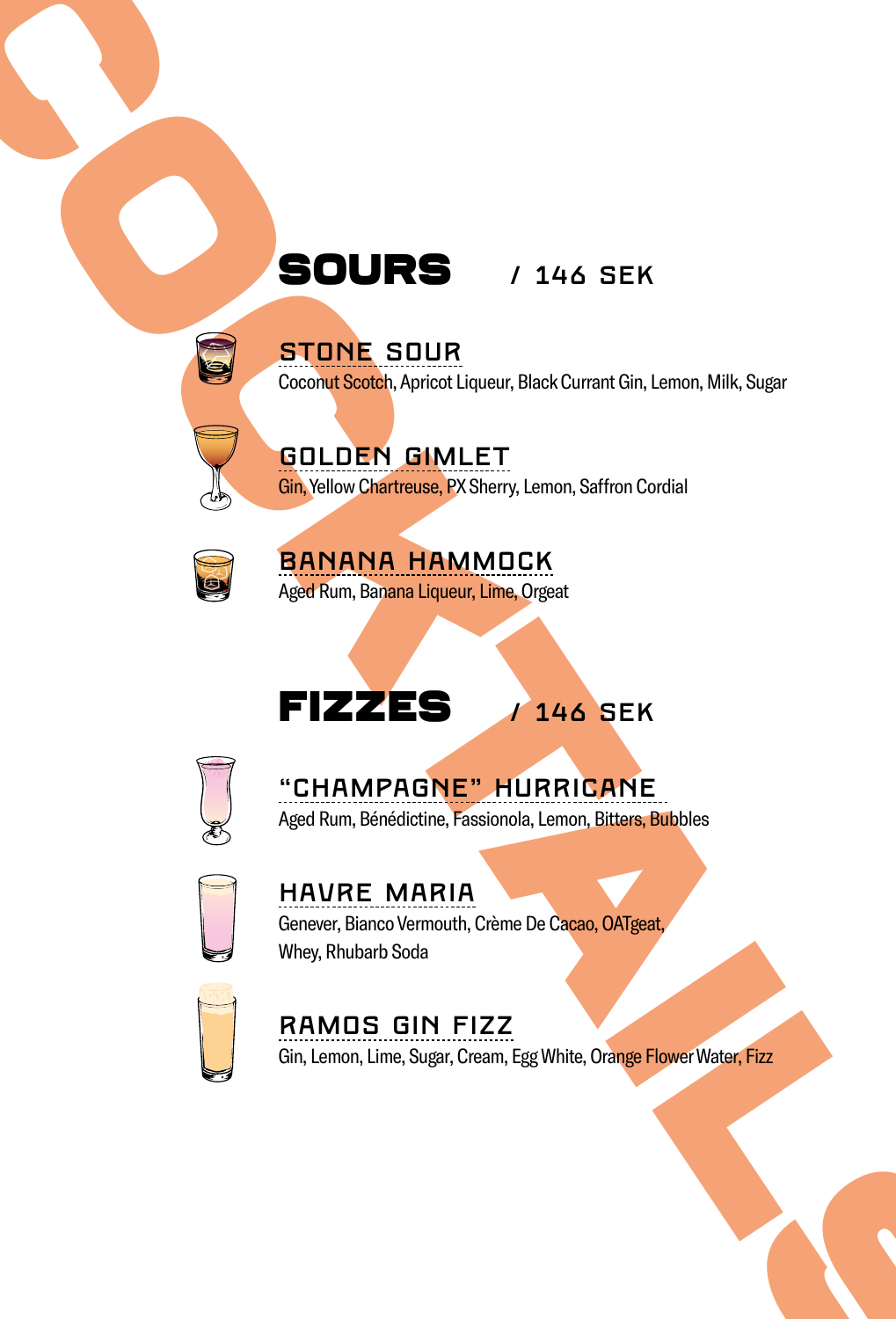## BELOW THE KNEE

Dark Rum, Dry Vermouth, Dry Curacao, Melon Cordial, Absinthe & Black Pepper Tincture



## FANCY PALOMA

Olive Oil Tequila, Bergamot Liqueur, Grapefruit Cordial, Wheat Beer



## BRBC OLD FASHIONED Bourbon, Rye Whiskey, Creole Cordial, Bitters

# STIFFS / 146 SEK<br>
BELOW THE KNEE<br>
Pricham De Vermich, Dry Gordon, Molon Certail,<br>
Analisis & Backbook Translation pricham Conduit Cordinal, Wheat Sea<br>
One Of Logic Translation State Translation Conduit Cordinal, Wheat Sea<br> HIGHBALLS / 146 SEK **STIFFS** / 146 SEK<br> **BELOW THE KNEE**<br>
BRIKEN IN THE KNEE<br>
BRIKEN PRILOMA<br>
Ahandre & Back Paper Indians, Gregefrat Cordial, Where Beer<br>
FRINCY PALOMA<br>
ONE OILD FASHIDNED<br>
BRBC DLD FASHIDNED<br>
BRBC DLD FASHIDNED<br>
FIRENCH SE,



PIORRA HIGHBALL Pear Whiskey, Sugar, Salt, Walnut & Orange Bitters, Fizz



CRUISE JUICE Strawberry Tequila, Apricot Liqueur, Lemon, Ginger, Fizz



FRENCH 75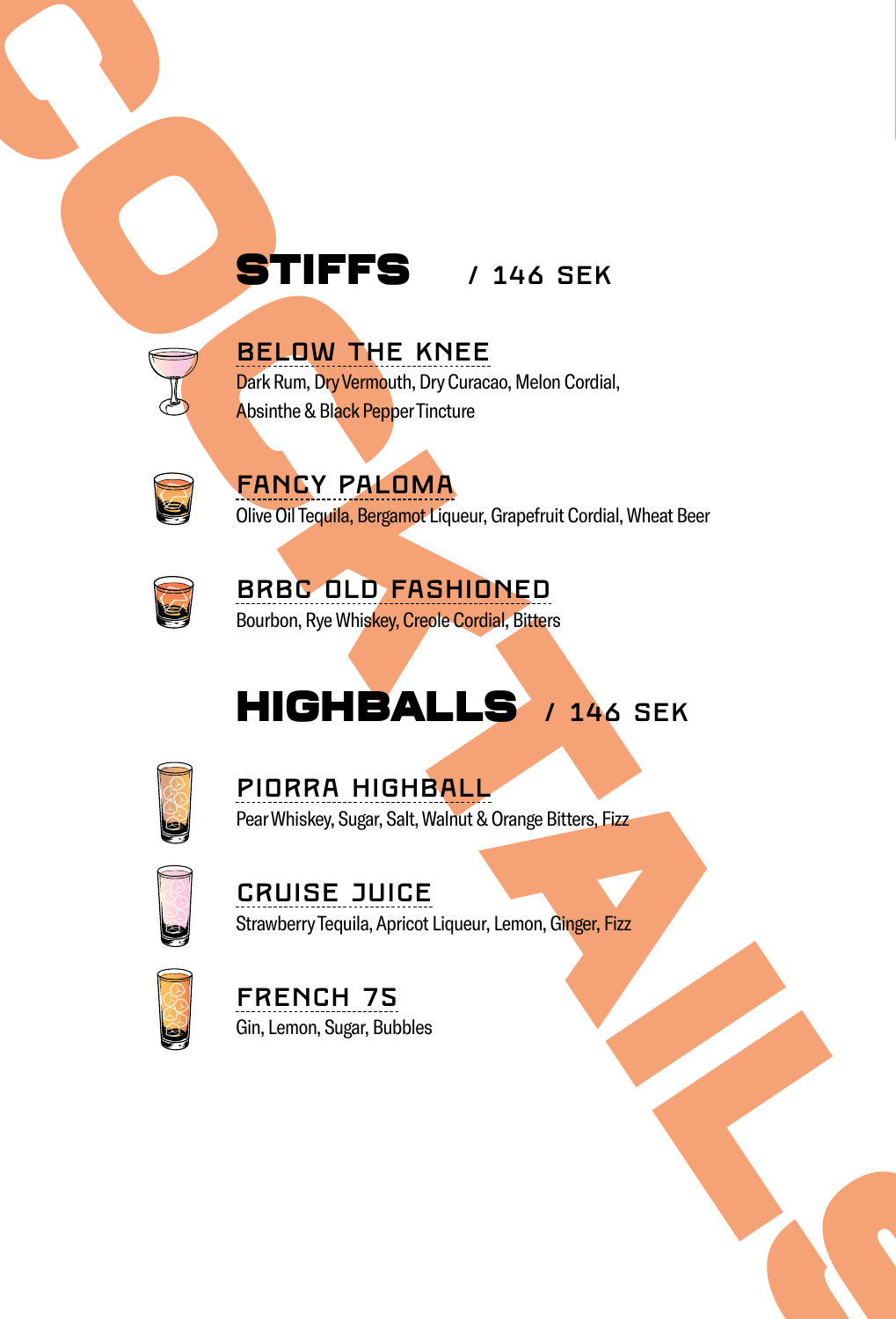# SMASHES & COBBLERS / 146 SEK<br>
COBBLERS / 146 SEK<br>
COPBLERS / 146 SEK<br>
COPPEE & DRANGE COBBLER<br>
WHISKEY SMASH<br>
NON ALCOHOLIC<br>
COCKTAILS / BS SEK<br>
GRAPEFRUIT LEMDNADE<br>
SHIRLEY TEMPLE<br>
SHIRLEY TEMPLE<br>
SHIRLEY TEMPLE<br>
SHIRLEY COBBLERS / 146 SEK



FLORALIS Gin, Blossom Liqueur, Mint, Cava Shrub



COFFEE & ORANGE COBBLER Bourbon, L'aperitivo, Sweet Vermouth, OJEC, Salt, Cacao, Bitters



COCKTAILS

WHISKEY SMASH Scotch, Peach, Lemon, Sugar, Mint

# NON ALCOHOLIC COCKTAILS / 85 SEK



GRAPEFRUIT LEMONADE Grapefruit, Lemon, Soda



SHIRLEY TEMPLE Ginger, Grenadine, Lemon, Soda